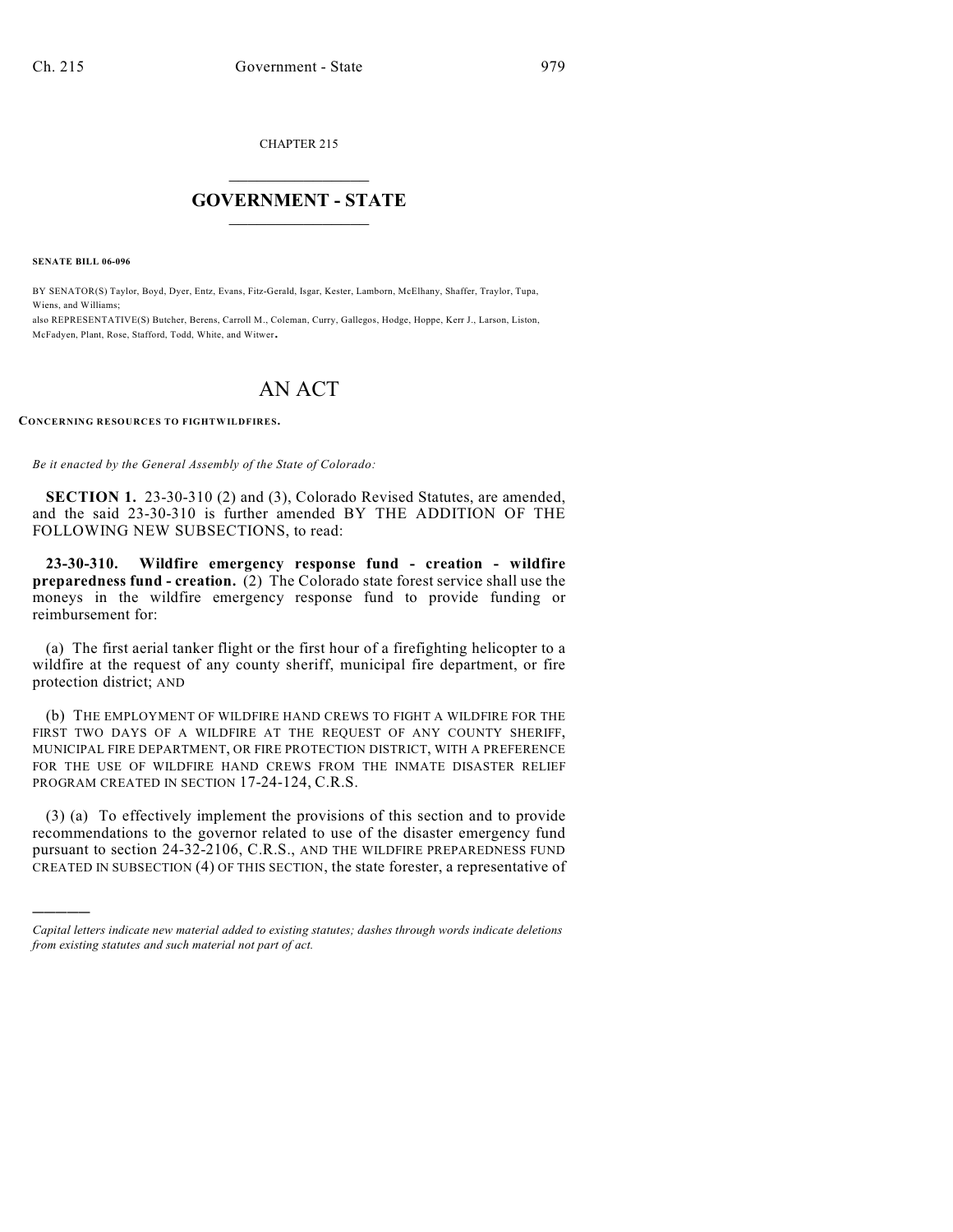980 Government - State Ch. 215

the county sheriffs of Colorado, a representative of the Colorado state fire chiefs' association, the director of the office DIVISION of emergency management, and the adjutant general or his or her designee shall collaborate to develop an initial aerial attack A WILDFIRE PREPAREDNESS plan designed to address the availability of appropriate aerial firefighting resources for the initial aerial attack of a wildfire. The initial aerial attack plan shall include recommendations that address the following:

(I) The amount of aerial firefighting resources necessary for the state of Colorado at times of high and low wildfire risk;

(II) The availability of appropriate aerial firefighting equipment and personnel at times of high fire risk to respond to a wildfire; and

(III) THE AVAILABILITY OF STATE WILDFIRE ENGINES AND STAFFING OF THE ENGINES AT DIFFERENT LEVELS OF WILDFIRE RISK;

(IV) THE AVAILABILITY OF STATE INMATE WILDFIRE HAND CREWS AT DIFFERENT LEVELS OF WILDFIRE RISK; AND

 $(HH)(V)$  A process for ordering and dispatching aerial firefighting equipment and personnel that is consistent with, and supportive of, the statewide mobilization plan prepared pursuant to section 24-33.5-1210, C.R.S.

(b) The initial aerial attack WILDFIRE PREPAREDNESS plan recommendations developed pursuant to paragraph (a) of this subsection (3) shall be completed no later than September 1, 2004 DECEMBER 1, 2006, and updated each September DECEMBER 1 thereafter. The state forester shall submit a written report of the *initial* aerial attack WILDFIRE PREPAREDNESS plan to the governor and the members of the general assembly no later than September 15, 2004 DECEMBER 15, 2006, and by each September DECEMBER 15 thereafter.

(c) The state forester, the representative of the county sheriffs of Colorado, the representative of the Colorado state fire chiefs' association, the director of the office DIVISION of emergency management, and the adjutant general or his or her designee shall not receive additional compensation for the collaboration required by this subsection (3) for the development of the initial aerial attack WILDFIRE PREPAREDNESS plan.

(4) (a) THERE IS HEREBY CREATED IN THE STATE TREASURY THE WILDFIRE PREPAREDNESS FUND. THE FUND SHALL CONSIST OF ALL MONEYS THAT MAY BE APPROPRIATED THERETO BY THE GENERAL ASSEMBLY, ALL PRIVATE AND PUBLIC MONEYS RECEIVED THROUGH GIFTS, GRANTS, REIMBURSEMENTS, OR DONATIONS THAT ARE TRANSMITTED TO THE STATE TREASURER AND CREDITED TO THE FUND, AND ALL MONEYS TRANSFERRED TO THE FUND PURSUANT TO SECTION 34-63-102 (5) (a) (I), C.R.S. ALL INTEREST EARNED FROM THE INVESTMENT OF MONEYS IN THE FUND SHALL BE CREDITED TO THE FUND. THE MONEYS IN THE FUND ARE HEREBY CONTINUOUSLY APPROPRIATED FOR THE PURPOSES INDICATED IN THIS SUBSECTION (4). ANY MONEYS NOT EXPENDED AT THE END OF THE FISCAL YEAR SHALL REMAIN IN THE FUND AND SHALL NOT BE TRANSFERRED TO OR REVERT TO THE GENERAL FUND.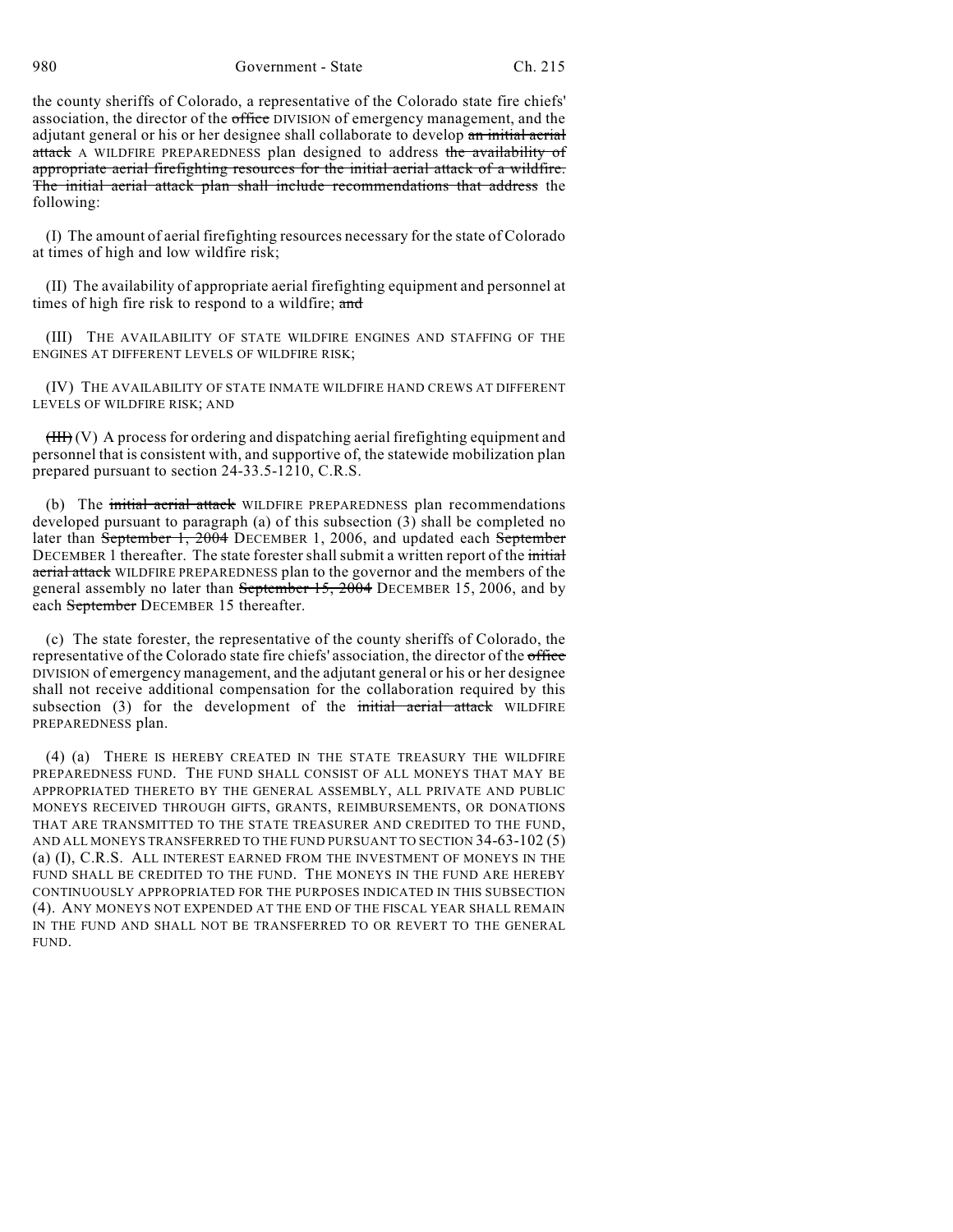#### Ch. 215 Government - State 981

(b) BY EXECUTIVE ORDER OR PROCLAMATION, THE GOVERNOR MAY ACCESS AND DESIGNATE MONEYS IN THE WILDFIRE PREPAREDNESS FUND FOR WILDFIRE PREPAREDNESS ACTIVITIES. THE COLORADO STATE FOREST SERVICE SHALL IMPLEMENT THE DIRECTIVES SET FORTH IN SUCH EXECUTIVE ORDER OR PROCLAMATION.

(c) THE COLORADO STATE FOREST SERVICE MAY USE THE MONEYS IN THE WILDFIRE PREPAREDNESS FUND TO PROVIDE FUNDING OR REIMBURSEMENT FOR THE PURCHASE OF FIRE SHELTERS BY VOLUNTEER FIRE DEPARTMENTS IN ORDER TO COMPLY WITH APPLICABLE FEDERAL REQUIREMENTS.

(5) NO LATER THAN JANUARY 1, 2008, THE STATE FORESTER SHALL SUBMIT A REPORT TO THE JOINT BUDGET COMMITTEE OF THE GENERAL ASSEMBLY, THE AGRICULTURE, LIVESTOCK, AND NATURAL RESOURCES COMMITTEE OF THE HOUSE OF REPRESENTATIVES, AND THE AGRICULTURE, NATURAL RESOURCES, AND ENERGY COMMITTEE OF THE SENATE, OR ANY SUCCESSOR COMMITTEES, ON THE USE OF MONEYS IN THE WILDFIRE PREPAREDNESS FUND, THE STATUS OF THE WILDFIRE PREPAREDNESS PLAN, AND THE STATUS OF THE INTERSTATE COMPACT.

**SECTION 2.** Article 60 of title 24, Colorado Revised Statutes, is amended BY THE ADDITION OF A NEW PART to read:

## PART 32 INTERSTATE COMPACT FOR THE PREVENTION AND CONTROL OF FOREST FIRES

**24-60-3201. Execution of compact.** THE GOVERNOR MAY ENTER INTO A COMPACT ON BEHALF OF THE STATE WITH ANY OTHER STATE OR STATES LEGALLY JOINING THEREIN IN THE FORM SUBSTANTIALLY AS FOLLOWS:

#### ARTICLE I

THE PURPOSE OF THIS COMPACT IS TO PROMOTE EFFECTIVE PREVENTION AND CONTROL OF FOREST FIRES IN THE GREAT PLAINS REGION OF THE UNITED STATES BY THE MAINTENANCE OF ADEQUATE FOREST FIRE FIGHTING SERVICES BY THE MEMBER STATES, AND BY PROVIDING FOR RECIPROCAL AID IN FIGHTING FOREST FIRES AMONG THE COMPACTING STATES OF THE REGION, INCLUDING SOUTH DAKOTA, NORTH DAKOTA, WYOMING, COLORADO, AND ANY ADJOINING STATE OF A CURRENT MEMBER STATE.

#### ARTICLE II

THIS COMPACT IS OPERATIVE IMMEDIATELY AS TO THOSE STATES RATIFYING IT IF ANY TWO OR MORE OF THE MEMBER STATES HAVE RATIFIED IT.

### ARTICLE III

IN EACH STATE, THE STATE FORESTER OR OFFICER HOLDING THE EQUIVALENT POSITION WHO IS RESPONSIBLE FOR FOREST FIRE CONTROL MAY ACT AS COMPACT ADMINISTRATOR FOR THAT STATE, CONSULT WITH LIKE OFFICIALS OF THE OTHER MEMBER STATES, AND IMPLEMENT COOPERATION BETWEEN THE STATES IN FOREST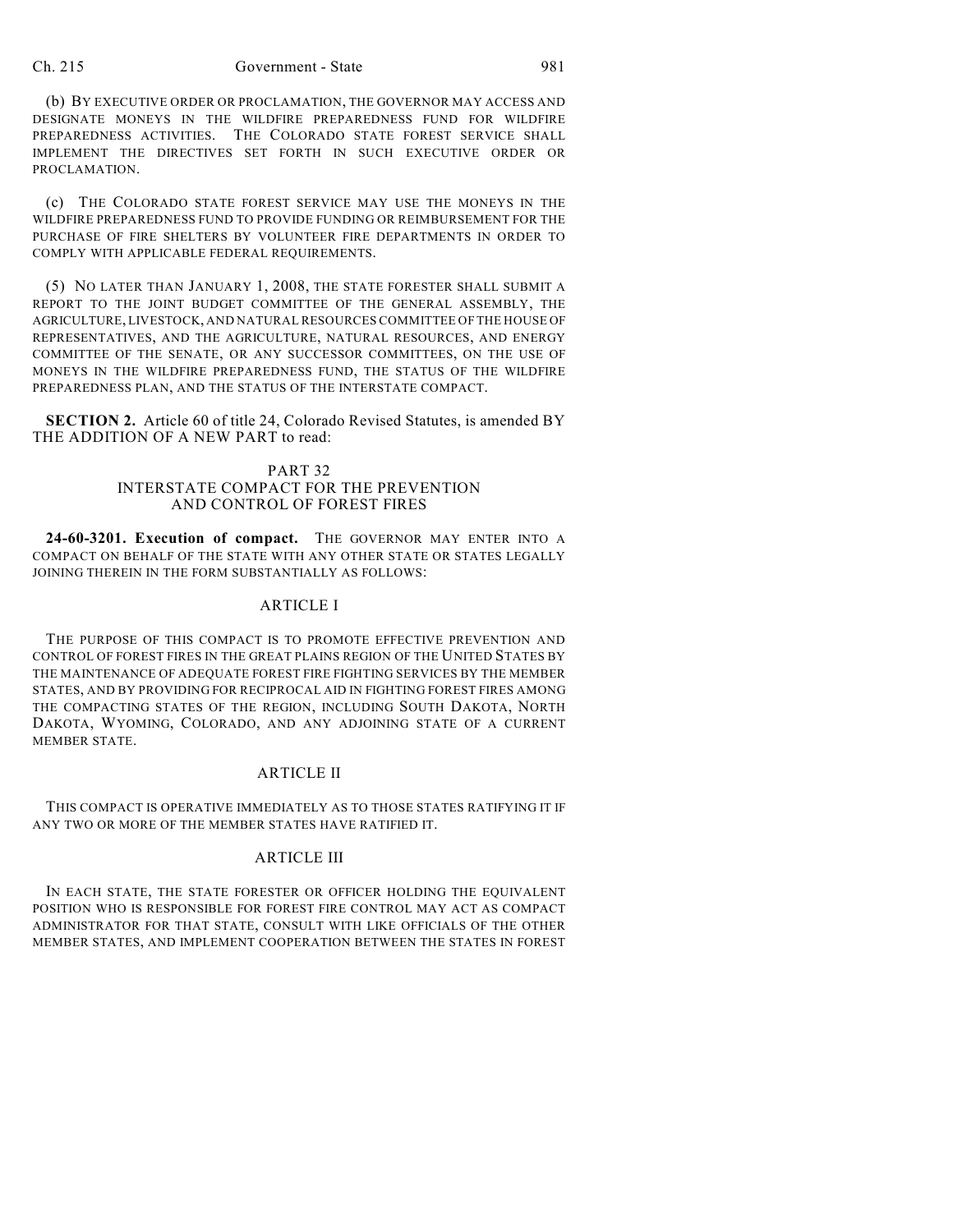982 Government - State Ch. 215

FIRE PREVENTION AND CONTROL. THE COMPACT ADMINISTRATORS OF THE MEMBER STATES MAY ORGANIZE TO COORDINATE THE SERVICES OF THE MEMBER STATES AND PROVIDE ADMINISTRATIVE INTEGRATION IN CARRYING OUT THE PURPOSES OF THIS COMPACT. EACH MEMBER STATE MAY FORMULATE AND PUT IN EFFECT A FOREST FIRE PLAN FOR THAT STATE.

#### ARTICLE IV

IF THE STATE FOREST FIRE CONTROL AGENCY OF A MEMBER STATE REQUESTS AID FROM THE STATE FOREST FIRE CONTROL AGENCY OF ANY OTHER MEMBER STATE IN COMBATING, CONTROLLING, OR PREVENTING FOREST FIRES, THE STATE FOREST FIRE CONTROL AGENCY OF THAT STATE MAY RENDER ALL POSSIBLE AID TO THE REQUESTING AGENCY, CONSONANT WITH THE MAINTENANCE OF PROTECTION AT HOME.

#### ARTICLE V

(1) IF THE FORCES OF ANY MEMBER STATE ARE RENDERING OUTSIDE AID PURSUANT TO THE REQUEST OF ANOTHER MEMBER STATE UNDER THIS COMPACT, THE EMPLOYEES OF THE STATE SHALL, UNDER THE DIRECTION OF THE OFFICERS OF THE STATE TO WHICH THEY ARE RENDERING AID, HAVE THE SAME POWERS (EXCEPT THE POWER OF ARREST), DUTIES, RIGHTS, PRIVILEGES, AND IMMUNITIES AS COMPARABLE EMPLOYEES OF THE STATE TO WHICH THEY ARE RENDERING AID.

(2) NO MEMBER STATE OR ITS OFFICERS OR EMPLOYEES RENDERING OUTSIDE AID PURSUANT TO THIS COMPACT IS LIABLE ON ACCOUNT OF ANY ACT OR OMISSION ON THE PART OF SUCH FORCES WHILE SO ENGAGED, OR ON ACCOUNT OF THE MAINTENANCE OR USE OF ANY EQUIPMENT OR SUPPLIES IN CONNECTION WITH RENDERING THE OUTSIDE AID.

(3) ALL LIABILITY, EXCEPT AS OTHERWISE PROVIDED IN THIS COMPACT, THAT MAY ARISE EITHER UNDER THE LAWS OF THE REQUESTING STATE OR UNDER THE LAWS OF THE AIDING STATE OR UNDER THE LAWS OF A THIRD STATE ON ACCOUNT OF OR IN CONNECTION WITH A REQUEST FOR AID, SHALL BE ASSUMED AND BORNE BY THE REQUESTING STATE.

(4) ANY MEMBER STATE RENDERING OUTSIDE AID PURSUANT TO THIS COMPACT SHALL BE REIMBURSED BY THE MEMBER STATE RECEIVING THE AID FOR ANY LOSS OR DAMAGE TO, OR EXPENSE INCURRED IN THE OPERATION OF, ANY EQUIPMENT USED IN ANSWERING A REQUEST FOR AID, AND FOR THE COST OF ALL MATERIALS, TRANSPORTATION, WAGES, SALARIES, AND MAINTENANCE OF EMPLOYEES AND EQUIPMENT INCURRED IN CONNECTION WITH THE REQUEST. HOWEVER, NOTHING IN THIS COMPACT PREVENTS ANY ASSISTING MEMBER STATE FROM ASSUMING THE LOSS, DAMAGE, EXPENSE, OR OTHER COST, FROM LOANING THE EQUIPMENT, OR FROM DONATING THE SERVICES TO THE RECEIVING MEMBER STATE WITHOUT CHARGE OR COST.

(5) EACH MEMBER STATE SHALL ASSURE THAT WORKERS COMPENSATION BENEFITS IN CONFORMITY WITH THE MINIMUM LEGAL REQUIREMENTS OF THE STATE ARE AVAILABLE TO ALL EMPLOYEES AND CONTRACT FIREFIGHTERS SENT TO A REQUESTING STATE PURSUANT TO THIS COMPACT.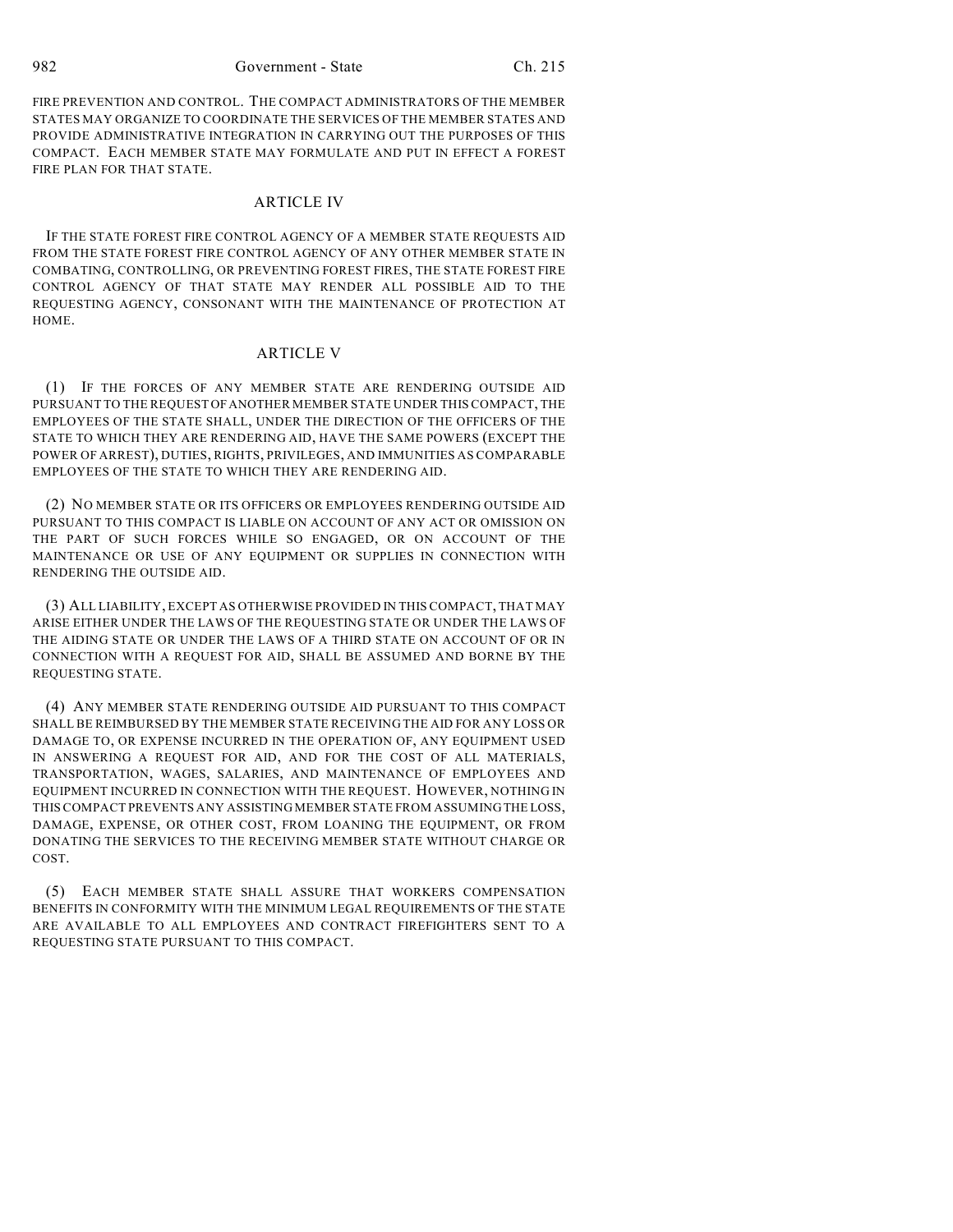(6) FOR THE PURPOSES OF THIS COMPACT, THE TERM "EMPLOYEE" INCLUDES ANY VOLUNTEER OR AUXILIARY LEGALLY INCLUDED WITHIN THE FOREST FIRE FIGHTING FORCES OF THE AIDING STATE UNDER THE LAWS OF THE AIDING STATE.

(7) THE COMPACT ADMINISTRATORS MAY FORMULATE PROCEDURES FOR CLAIMS AND REIMBURSEMENT UNDER THE PROVISIONS OF THIS ARTICLE IN ACCORDANCE WITH THE LAWS OF THE MEMBER STATES.

# ARTICLE VI

(1) RATIFICATION OF THIS COMPACT DOES NOT AFFECT ANY EXISTING STATUTE SO AS TO AUTHORIZE OR PERMIT CURTAILMENT OR DIMINUTION OF THE FOREST FIGHTING FORCES, EQUIPMENT, SERVICES, OR FACILITIES OF ANY MEMBER STATE.

(2) NOTHING IN THE COMPACT AUTHORIZES OR PERMITS ANY MEMBER STATE TO CURTAIL OR DIMINISH ITS FOREST FIRE FIGHTING FORCES, EQUIPMENT, SERVICES, OR FACILITIES. EACH MEMBER STATE SHALL MAINTAIN ADEQUATE FOREST FIRE FIGHTING FORCES AND EQUIPMENT TO MEET DEMANDS FOR FOREST FIRE PROTECTION WITHIN ITS BORDERS IN THE SAME MANNER AND TO THE SAME EXTENT AS IF THIS COMPACT WERE NOT OPERATIVE.

(3) NOTHING IN THIS COMPACT LIMITS OR RESTRICTS THE POWERS OF ANY STATE RATIFYING THE COMPACT TO PROVIDE FOR THE PREVENTION, CONTROL, AND EXTINGUISHMENT OF FOREST FIRES, OR TO PROHIBIT THE ENACTMENT OR ENFORCEMENT OF STATE LAWS, RULES, OR REGULATIONS INTENDED TO AID IN THE PREVENTION, CONTROL, AND EXTINGUISHMENT IN THE STATE.

(4) NOTHING IN THIS COMPACT AFFECTS ANY EXISTING OR FUTURE COOPERATIVE RELATIONSHIP OR ARRANGEMENT BETWEEN THE UNITED STATES FOREST SERVICE AND A MEMBER STATE OR STATES.

## ARTICLE VII

REPRESENTATIVES OF THE UNITED STATES FOREST SERVICE MAY ATTEND MEETINGS OF THE COMPACT ADMINISTRATORS.

#### ARTICLE VIII

THE PROVISIONS OF ARTICLES IV AND V OF THIS COMPACT THAT RELATE TO RECIPROCAL AID IN COMBATING, CONTROLLING, OR PREVENTING FOREST FIRES ARE OPERATIVE AS BETWEEN ANY STATE PARTY TO THIS COMPACT AND ANY OTHER STATE WHICH IS PARTY TO THIS COMPACT AND ANY OTHER STATE THAT IS PARTY TO A REGIONAL FOREST FIRE PROTECTION COMPACT IN ANOTHER REGION IF THE LEGISLATURE OF THE OTHER STATE HAS GIVEN ITS ASSENT TO THE MUTUAL AID PROVISIONS OF THIS COMPACT.

#### ARTICLE IX

THIS COMPACT SHALL CONTINUE IN FORCE AND REMAIN BINDING ON EACH STATE RATIFYING IT UNTIL THE LEGISLATURE OR THE GOVERNOR OF THE STATE TAKES ACTION TO WITHDRAW FROM THE COMPACT. SUCH ACTION IS NOT EFFECTIVE UNTIL